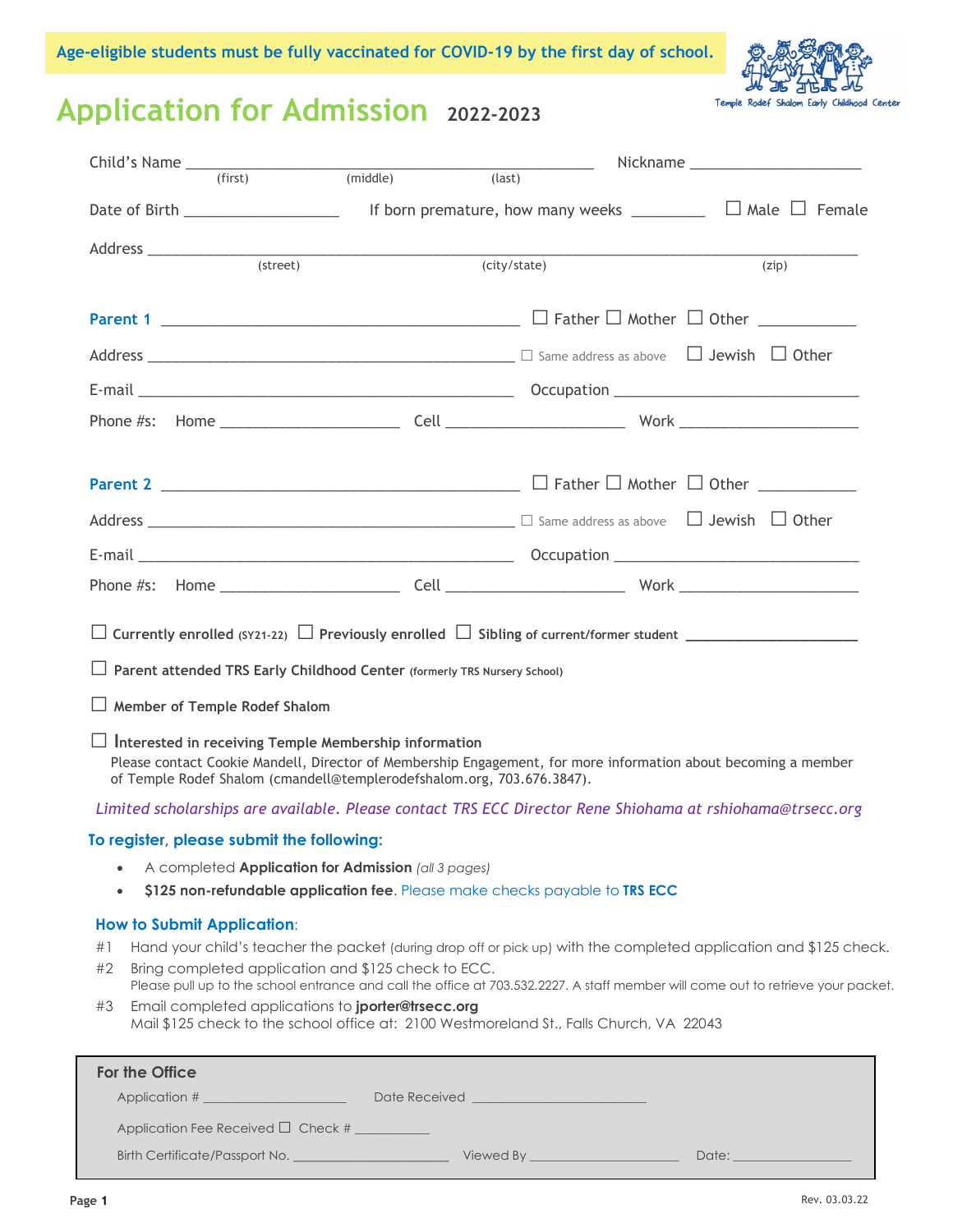

# **Application for Admission 2022-2023**

| How did you learn about TRS Early Childhood Center? ____________________________                              |  |
|---------------------------------------------------------------------------------------------------------------|--|
| Has your child attended childcare or preschool elsewhere? $\Box$ Yes $\Box$ No If yes, please list below:     |  |
|                                                                                                               |  |
|                                                                                                               |  |
| Is there any information you would like to share with us so that your child will find success in our program? |  |
|                                                                                                               |  |

### **The following information is helpful to the teachers in supporting your child.**

| <b>Parent Signature</b><br><b>Date</b><br><u> 1999 - Johann John Stone, markin biskup biskup og det ble store og store og store og store og store og store</u>                                           |
|----------------------------------------------------------------------------------------------------------------------------------------------------------------------------------------------------------|
| My signature below certifies the information I provided on this application is true, accurate and<br>complete and gives TRS ECC permission to contact any of the schools or evaluators referenced above. |
|                                                                                                                                                                                                          |
|                                                                                                                                                                                                          |
|                                                                                                                                                                                                          |
| Is your child undergoing any treatment or therapy to address these or other issues? $\Box$ Yes $\Box$ No                                                                                                 |
|                                                                                                                                                                                                          |
| $\Box$ Speech/Language $\Box$ Vision $\Box$ Hearing $\Box$ Motor Skills $\Box$ Sensory Integration                                                                                                       |
| Does your child have difficulty in any of the following areas?                                                                                                                                           |
| Has your child been offered class-based services by the county? $\Box$ Yes $\Box$ No                                                                                                                     |
| or Child Find? $\Box$ Yes $\Box$ No                                                                                                                                                                      |
| Has your child been privately evaluated or evaluated by Parent-Infant Education (PIE), Infant-Toddler Connection,                                                                                        |